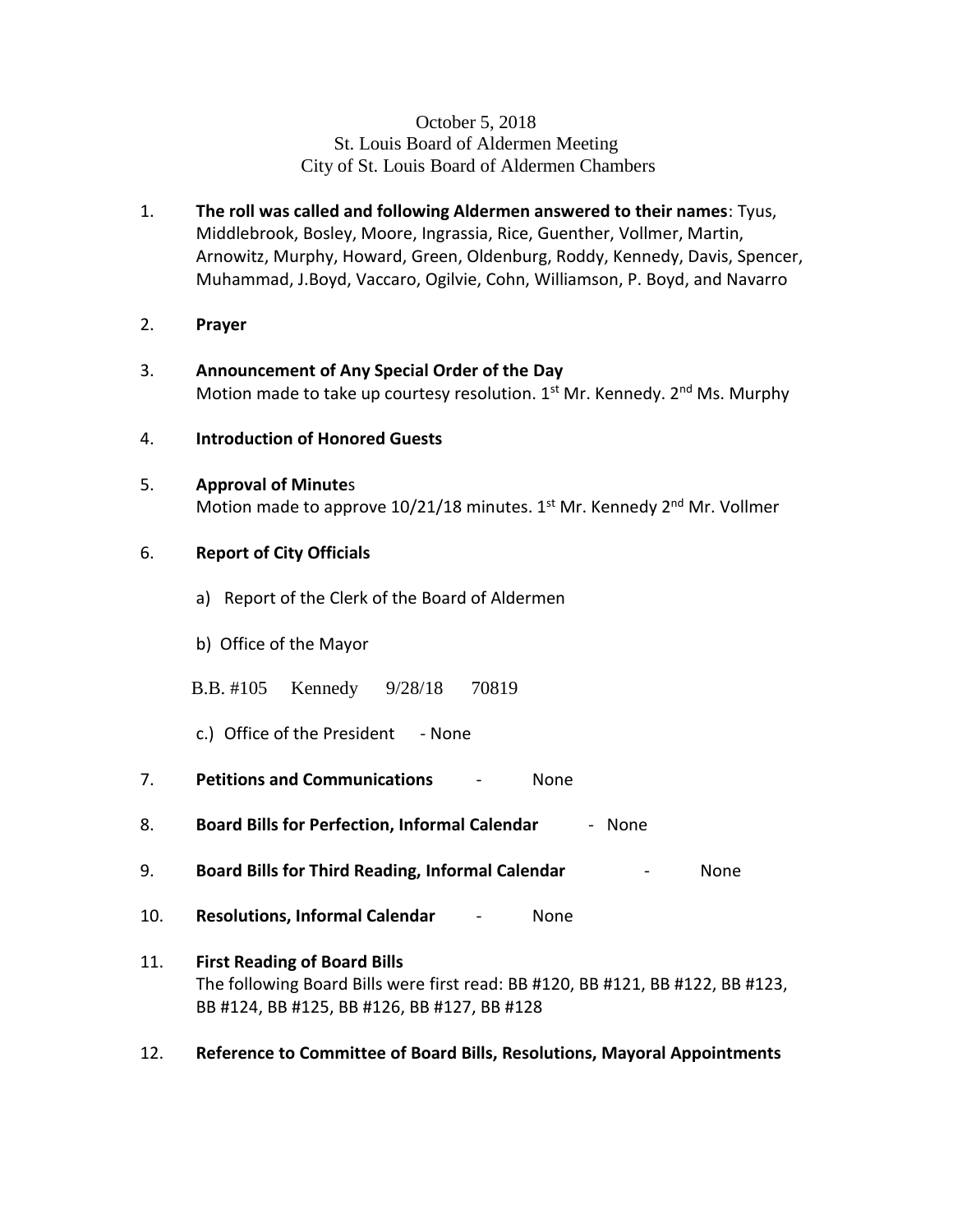Convention and Tourism:

Engrossment, Rules and Resolutions:

Health and Human Services:

Housing, Urban Development and Zoning: BB #125, #127

Legislation: BB #124

Neighborhood Development: BB #126

Parks and Environmental Matters:

Personnel and Administration:

Public Employees:

Public Safety:

Public Utilities:

Streets, Traffic and Refuse: #128

Transportation and Commerce: BB #120, #121

Ways and Means: BB #122, #123

### 13. **Second Reading and Report of Standing Committees**

The following Board Bills were second read: BB #119AA, BB #111, BB #117

14. **Report of Special Committees** - None

# 15. **Perfection Consent Calendar** BB #20, #22, #23, #33, #34, #38, #39, #40AA, #79, #80, #81, #82, #84, #94, #95, #113, #115, #118, #98, #102, #85, #112 Mr. Kennedy moved to perfect the BBs listed above. The motion was seconded by Mr. Vollmer, and was carried by voice vote. Motion made to move BB #104 to Board Bills for Perfection. 1st Davis. 2nd Murphy

16. **Board Bills for Perfection** BB #104 – Ms. Davis requested BB 104 to be moved to the informal calendar.